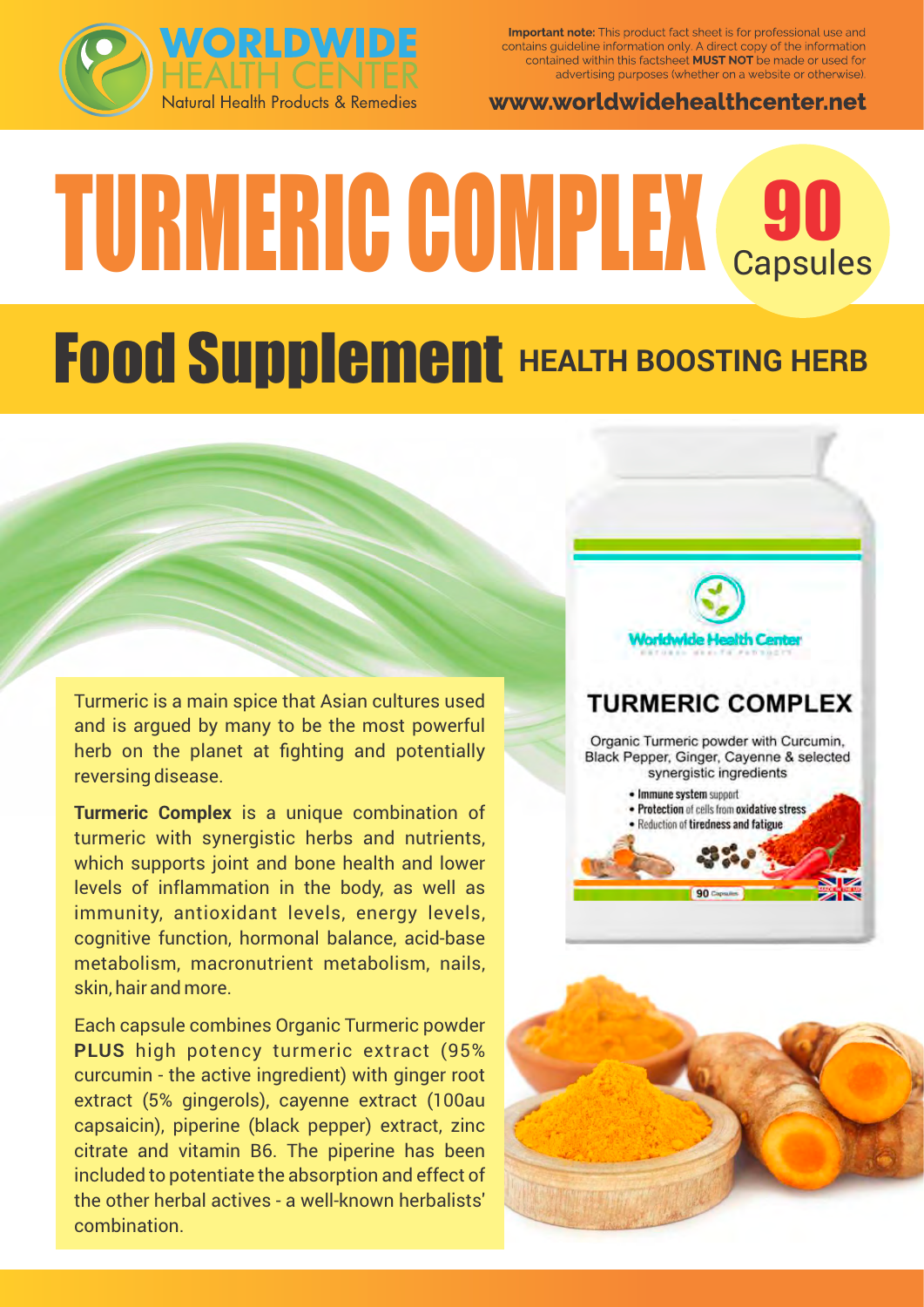## **PRODUCT INFORMATION**

#### **Each capsule provides:**

Organic turmeric powder – 200 mg Turmeric (Curcuma longa) extract 10:1 (95% Curcumin) – 158 mg -(equivalent to 1580 mg turmeric powder of which 150 mg curcuminoids) Ginger root extract 20:1, 5% Gingerols – 10 mg -(equivalent to 200 mg powder of which 0.5 mg Gingerols) Cayenne extract 7:1 (100 au Capsaicin) – (equivalent to 40 mg powder) – 5.7 mg Piperine 95% extract (black pepper extract) – 5 mg

**Ingredients:** Capsule shell: hydroxypropyl methylcellulose (HPMC)(vegetarian), Organic Turmeric powder, turmeric (Curcuma longa) extract 10:1 (95% curcumin), brown rice flour, anti-caking agent: magnesium stearate (magnesium salts of fatty acids) (vegetable source), ginger root extract 20:1, 5% gingerols, cayenne extract 7:1 (100 au capsaicin), piperine 95% extract (black pepper extract), zinc citrate, Vitamin B6 pyridoxine Hcl

**Directions:** Take 1 capsule, 1 to 3 times per day with food or as advised.

#### **CAUTION:**

Do not exceed the recommended daily intake.

Keep away from children.

Food supplements should not be used as a substitute for a varied diet and healthy lifestyle. Consult your doctor before taking supplements or changing your diet.

**\*These statements have not been evaluated by the FDA or EFSA. This product is not intended to diagnose, treat, cure or prevent any disease.**

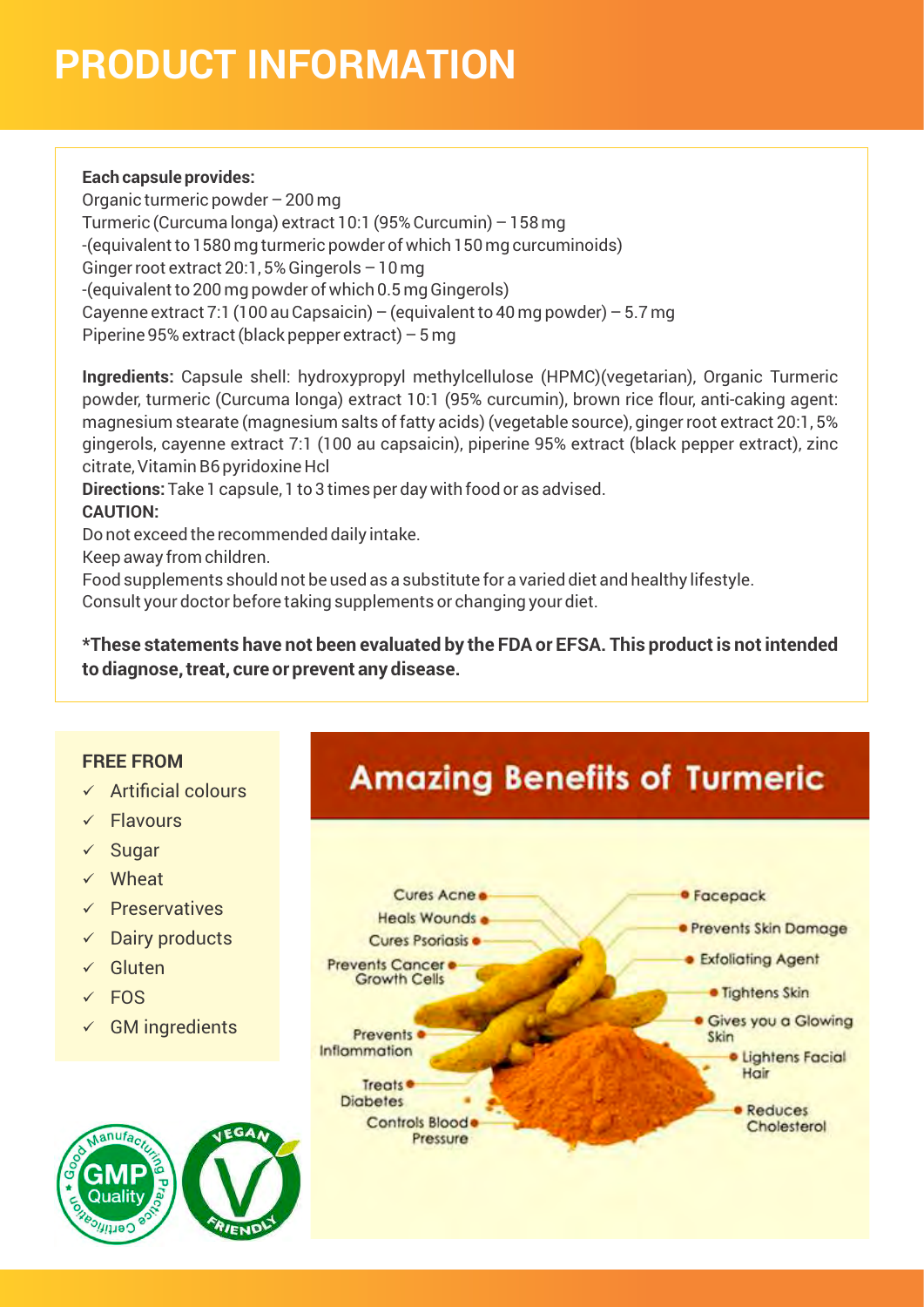### **ABOUT THE INGREDIENTS**

**Turmeric:** Turmeric is commonly associated with its anti-inflammatory actions in the context of its potential health benefits. Inflammation is the body's natural response to injury or infection, often causing localised redness, swelling, pain or heat. It may also cause loss of function of the involved tissue.

Acute inflammation is typically a protective and localised response to infection or injury. It is designed to heal the body and restore normal tissue function. Inflammation of the joints, including stiffness and swelling are common symptoms of arthritis. If inflammation persists for a prolonged period of time, it becomes chronic inflammation. Chronic inflammation can be the result of an infection, autoimmune reaction or allergy.

Studies have shown that **curcumin**, a compound in turmeric, may reduce inflammation in the body. Curcumin is a polyphenol. As well as better regulation of inflammation, its other potential benefits include fighting the effects of oxidation (antioxidant activity), better cell signalling, more stable blood sugar and fat levels, and improved brain levels of the omega-3 fatty acid called DHA (docosahexaenoic acid). The anti-inflammatory and antioxidant effects of curcumin have also been associated with improved regulation of blood pressure and decreased risk of several types of cardiovascular disease.However, while once only focussed on the anti-inflammatory benefits, studies on turmeric intake now also include its potential for offering detoxification support and improving cognitive function, blood sugar balance and kidney function, as well as lessening the degree of severity associated with certain forms of arthritis and certain digestive disorders.Turmeric is used for a wide variety of healthy conditions including arthritis, dyspepsia, joint pain, stomach pain, Crohn's disease, Ulcerative colitis, diarrhoea, intestinal gas and more.

**Ginger root:** Ginger is the coloured root (or rhizome) of the *Zingiber officinale* plant. Historically, it has a long tradition of being effective in alleviating symptoms of gastrointestinal distress. In herbal medicine, ginger is regarded as an excellent carminative (a substance which promotes the elimination of intestinal gas) and intestinal spasmolytic (a substance which relaxes and soothes the intestinal tract). Modern scientific research has also revealed that ginger possesses numerous therapeutic properties including antioxidant effects, an ability to inhibit the formation of inflammatory compounds and direct anti-inflammatory effects. This is because ginger contains potent antiinflammatory compounds called **gingerols**. These substances are believed to explain why so many people with osteoarthritis or rheumatoid arthritis experience reductions in their pain levels and improvements in their mobility when they consume ginger regularly. In two clinical studies involving patients who responded to conventional drugs and those who didn't, physicians found that 75% of arthritis patients and 100% of patients with muscular discomfort experienced relief of pain and/or swelling.

**Cayenne:** Regarded by most herbalists as the purest and safest stimulant known, cayenne opens up every tissue in the body to help increase the flow of blood and therefore improve circulation. It is also used in the treatment of poor digestion, as a carminative, to increase gastrointestinal secretions and as an anti-spasmodic for the relief of pain. This is because cayenne pepper contains **capsaicin**, which gives the spice its heat and has analgesic properties.

The pain-reducing effects of capsaicin are due to its effect on substance P, which is a chemical released in tissue damage that alerts the body to injury. Long-term or repeated exposure to capsaicin can reduce substance P in an area, leading to a diminished pain response.

**Piperine:** Piperine is the alkaloid responsible for the pungency of black pepper and long pepper. It increases thermogenic activity in the body and is therefore often included in weight loss formulas - thermogenesis is the way of developing cellular energy and this results in an increase in the metabolic rate of the body. However, piperine has been included in this formula because of its ability to potentiate the absorption of the other herbal actives. It boosts the bioavailability of curcumin.

**Zinc:** Zinc contributes to the maintenance of normal bones, normal DNA synthesis, normal acid-base metabolism, normal carbohydrate metabolism, normal cognitive function, normal fertility and reproduction, normal macronutrient metabolism, normal metabolism of fatty acids, normal metabolism of vitamin A, normal protein synthesis, the maintenance of normal hair, nails and skin, the maintenance of normal testosterone levels in the blood, the maintenance of normal vision, the normal function of the immune system, the protection of cells from oxidative stress and it has a role in the process of cell division.

**Vitamin B6:** Vitamin B6 contributes to the normal function of the immune system, the regulation of hormonal activity, normal cysteine synthesis, normal energy-yielding metabolism, normal homocysteine metabolism, normal protein and glycogen metabolism and the reduction of tiredness and fatigue.